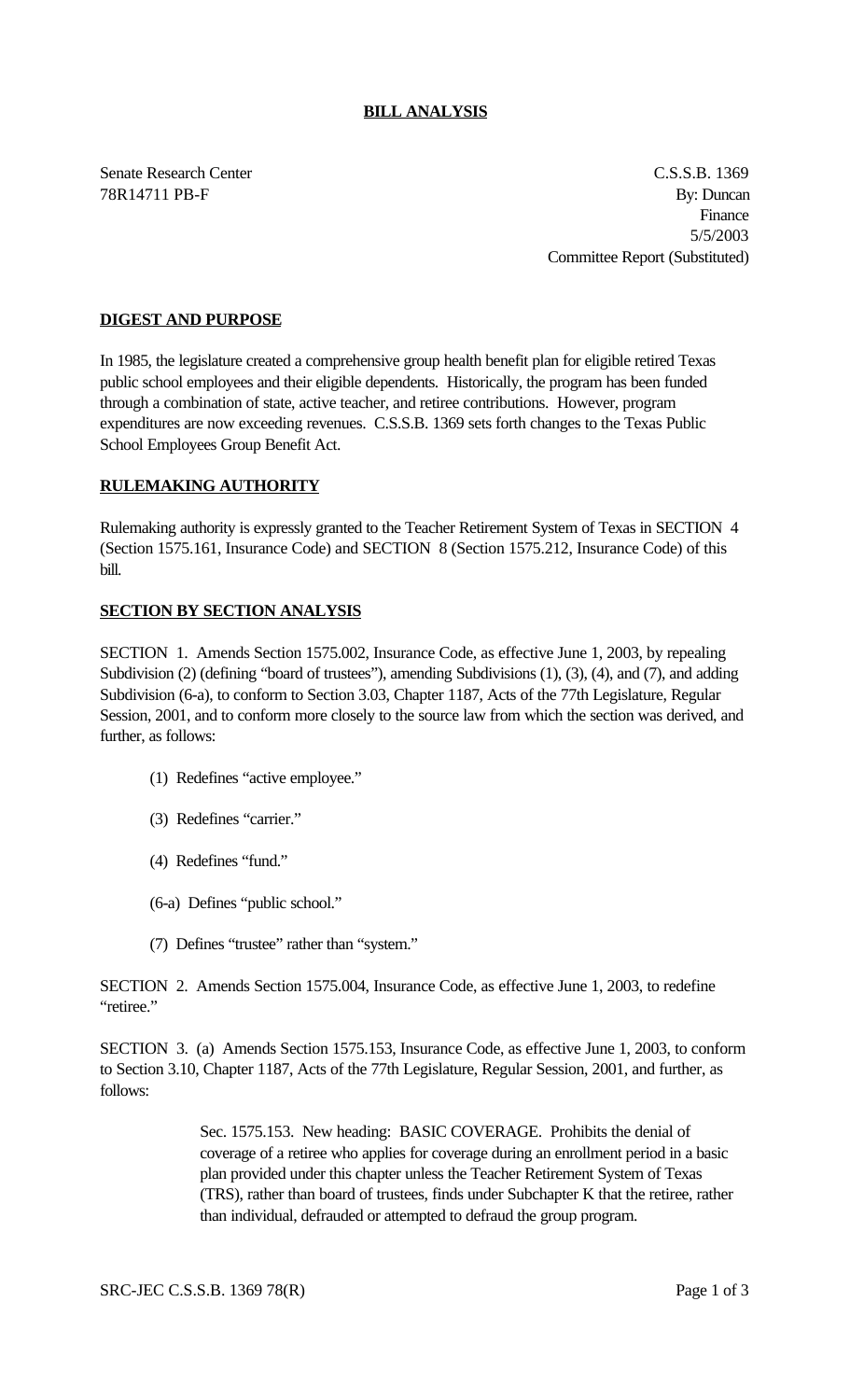(b) Repealer: Section 3.10 (relating to automatic coverage), Chapter 1187, Acts of the 77th Legislature, Regular Session, 2001.

SECTION 4. Amends Subchapter D, Chapter 1575, Insurance Code, as effective June 1, 2003, by adding Sections 1575.161 and 1575.162, as follows:

Sec. 1575.161. OPEN ENROLLMENT; ADDITIONAL ENROLLMENT PERIODS. (a) Authorizes a retiree eligible for coverage under the group program to select any coverage provided under this chapter for which the person is otherwise eligible during certain time periods.

(b) Authorizes certain retirees to select coverage during alternative time periods under certain circumstances.

(c) Authorizes a retiree described by Subsection (b), if the retiree is not covered by the Medicare program, to enroll in the next-higher coverage tier under the group program and to add dependent coverage in that same coverage tier effective September 1, 2004.

(d) Authorizes a retiree described by Subsection (b), if the retiree is covered by the Medicare program, to enroll in any coverage tier under the group program and to add dependent coverage in that same coverage tier.

(e) Provides that this section does not affect the right of a retiree enrolled in a coverage tier under the group program to select a lower level of coverage at any time.

Sec. 1575.162. SPECIAL ENROLLMENTS. Provides that this chapter does not limit the ability of an individual to enroll in the group program if the individual meets certain criteria.

SECTION 5. Amends Section 1575.201, Insurance Code, as effective June 1, 2003, as follows:

Sec. 1575.201. New heading: ADDITIONAL STATE CONTRIBUTIONS; CERTAIN CONTRIBUTIONS. (a) Requires the state, through TRS, to contribute from money in the retired school employees group insurance fund the total cost of the basic plan covering each participating retiree, and for each participating individual to whom Subdivision (1) does not apply, the amount prescribed by the General Appropriations Act to cover part of the cost of the basic plan covering the individual.

(b) Requires TRS to collect from an individual described by Subsection (a)(2) the amount of premium required for basic coverage under the group program that exceeds the amount contributed by the state.

SECTION 6. Amends Section 1575.203(a), Insurance Code, as effective June 1, 2003, to require each active employee, each state fiscal year, as a condition of employment, to contribute to the retired school employees group insurance fund an amount equal to 0.5, rather than 0.25 percent of the employee's salary.

SECTION 7. Amends Section 1575.204, Insurance Code, as effective June 1, 2003, as follows:

Sec. 1575.204. New heading: PUBLIC SCHOOL CONTRIBUTION. Requires each public school, each state fiscal year, to contribute to the retired school employees group insurance fund the amount prescribed by the General Appropriations Act, which is prohibited from being less than 0.25 percent or greater than 0.75 percent of the salary of each active employee of the public school. Requires the public school to make the contributions on a monthly basis and as otherwise prescribed by TRS. Deletes text regarding the ratio of state